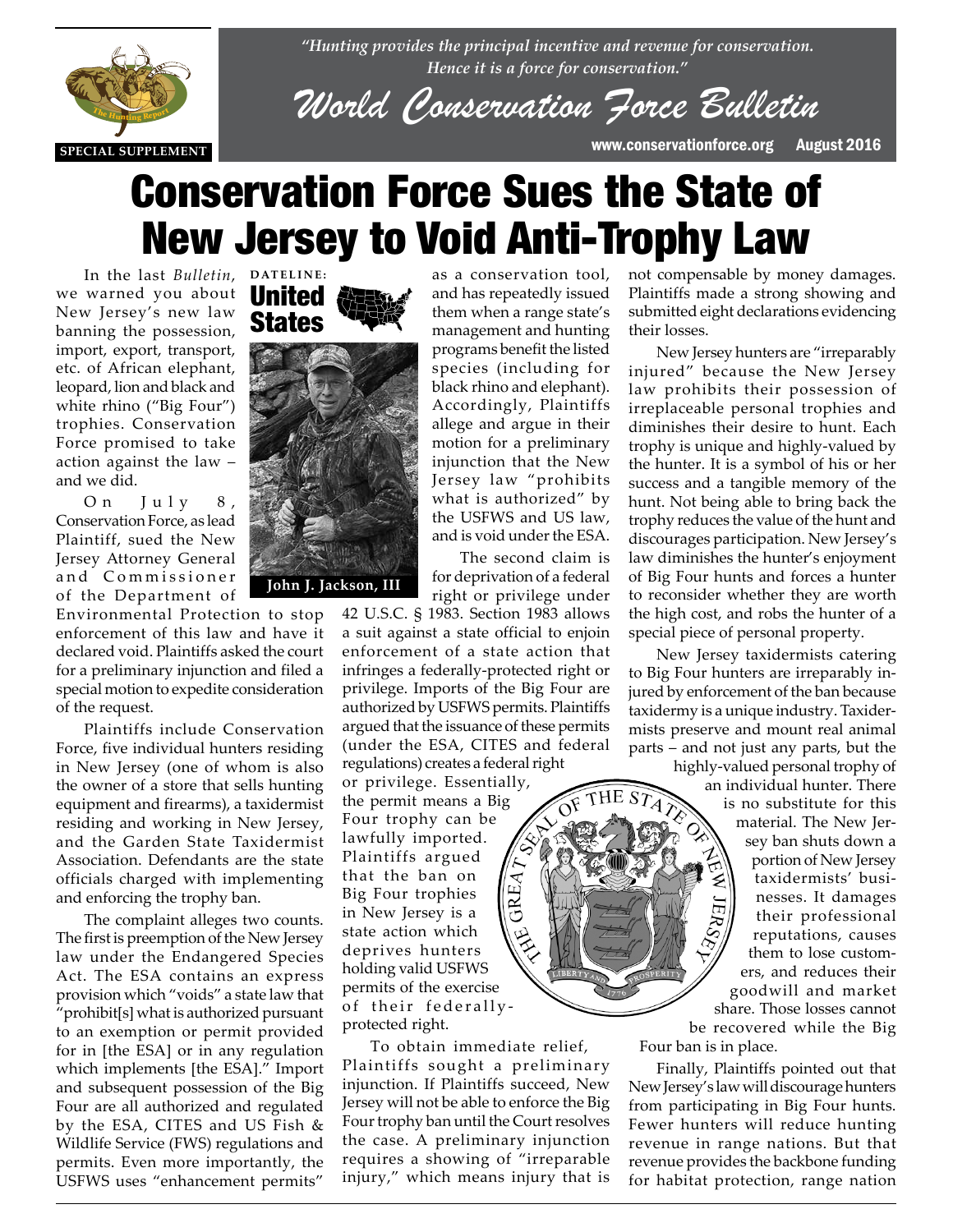#### *World Conservation Force Bulletin*

wildlife authorities, anti-poaching, and community conservation programs, and the loss of these conservation incentives damages Plaintiffs. It frustrates Conservation Force's organizational mission of promoting sustainable usebased conservation by reducing the benefits of sustainable use. It impairs the millions of dollars in anti-poaching, management, and community assistance programs that Conservation Force has funded for the Big Four and other species. It damages range nations by reducing their operating budget revenue, and will likely damage the Big Four by opening the door to loss of habitat and increased poaching and human-wildlife conflict. To reinforce this point, Conservation Force submitted the declaration of Chrissie Jackson, which documents our 19 years' of programs that will be compromised by enforcement of a Big Four trophy ban that reduces hunting revenue in Africa.

In short, the USFWS has found that licensed, regulated hunting "enhances

#### Conservation Force Appeals Dismissal of Delta Lawsuit

**O**n July 8, Conservation Force<br>filed a notice of appeal to<br>challenge the dismissal of its<br>lawcuit against Delta Air Lines in the filed a notice of appeal to challenge the dismissal of its lawsuit against Delta Air Lines in the federal court in Dallas. In June, the court dismissed Conservation Force's complaint that Delta's embargo violates

Delta's duty of nondiscrimination as a common carrier and under federal

aviation regulations. Conservation Force and its co-plaintiffs argued that Delta is a common carrier that "holds itself out" to carry pretty much anything, including hunting trophies, and that therefore

In the June Bulletin we had a short<br>piece about Conservation Force's<br>biggest organizational funders. A<br>staffer could not read my handwriting In the June Bulletin we had a short piece about Conservation Force's staffer could not read my handwriting and had to re-write it in my absence. Big mistake! Here it is again:

Conservation Force has four super supporters, our Big Four, who are in a league by themselves. They are: Dallas Safari Club, Wild Sheep Foundation, Grand Slam/Ovis and Shikar Safari Club International Foundation (Shikar's

the survival" of the Big Four. But the unintended consequence of the new law is to deny the Big Four this "enhancement."

The suit is filed in the federal district court in New Jersey. The case name is *Conservation Force v. Porrino*, No. 16- CV-4124, pending before Judge Freda Wolfson. Plaintiffs are represented by the well-regarded New Jersey law firm Connell Foley LLP and Conservation Force.

Conservation Force has also served 60-day notice of intent to sue under the ESA on the Secretary of Interior and New Jersey Governor Chris Christie. The "citizen suit" provision of the ESA allows private individuals to sue "any person" who violates the Act or its implementing regulations. But it requires 60-day notice to be given to the Secretary and that person before a suit may be filed. If the current case does not succeed, Conservation Force's "backup plan" is to sue Defendants under the ESA.

cannot discriminate against Big Five hunters and their trophies. The court narrowed the common carrier's duty, and held a common carrier can limit what it carries to "items of its choosing,"

including distinguishing between Big Five trophies and other trophies. Conservation Force LTA

will challenge this ruling in the U.S. Court of Appeals for

the Fifth Circuit. (For more details read our press release recently distributed by *The Hunting Report* and posted on its homepage at www.huntingreport.com as an Email Extra bulletin.)

## Conservation Force's Biggest Supporters

foundation, not to be confused with SCI or any of its chapters). If you belong to any or all of these four organizations, then be assured that they are very important to Conservation Force and all that we are able to do.

We are proud to be so significantly supported by these high-caliber organizations. Please thank them for supporting Conservation Force when you can.

This said, at times there are



John J. Jackson, III

PUBLISHER Barbara Crown

Copyright ©2016 by UnivOps Holdings, ISSN 1052-4746. This bulletin on hunting-related conservation matters is published periodically free of charge for subscribers to The Hunting Report, 12182 SW 128 Street, Miami, FL 33186. All material contained herein is provided by famed wildlife and hunting attorney John J. Jackson, III with whom The Hunting Report has formed a strategic alliance. The purpose of the alliance is to educate the hunting community as well as pro-advocacy of **THE HUNTING REPORT** hunting rights opportunities. More broadly, the alliance will also seek to open up new hunting opportunities worldwide and ward off attacks on currently available **Norldwide and ward off attacks on currently available**<br> **R AUST ANTING PROPERTIES**<br> **THE HUNTING REPORTANCE IN A PROPERTIES** Force and/or the services available through Jackson's alliance with The Hunting Report, write:

> Conservation Force 3240 South I-10 Service Road West, Suite 200 Metairie, LA 70001 Tel. 504-837-1233 Fax 504-837-1145 www.ConservationForce.org

For reprints of this bulletin or permission to reproduce it and to inquire about other publishing-related matters, write:

> The Hunting Report 12182 SW 128 Street Miami, FL 33186 Tel. 1-800-272-5656 Fax 305-253-5532

*Remember to favor Conservation Force's Corporate Sponsors:*







www.hornady.com



ripcordtravelprotection.com

*The leaders in their fields.*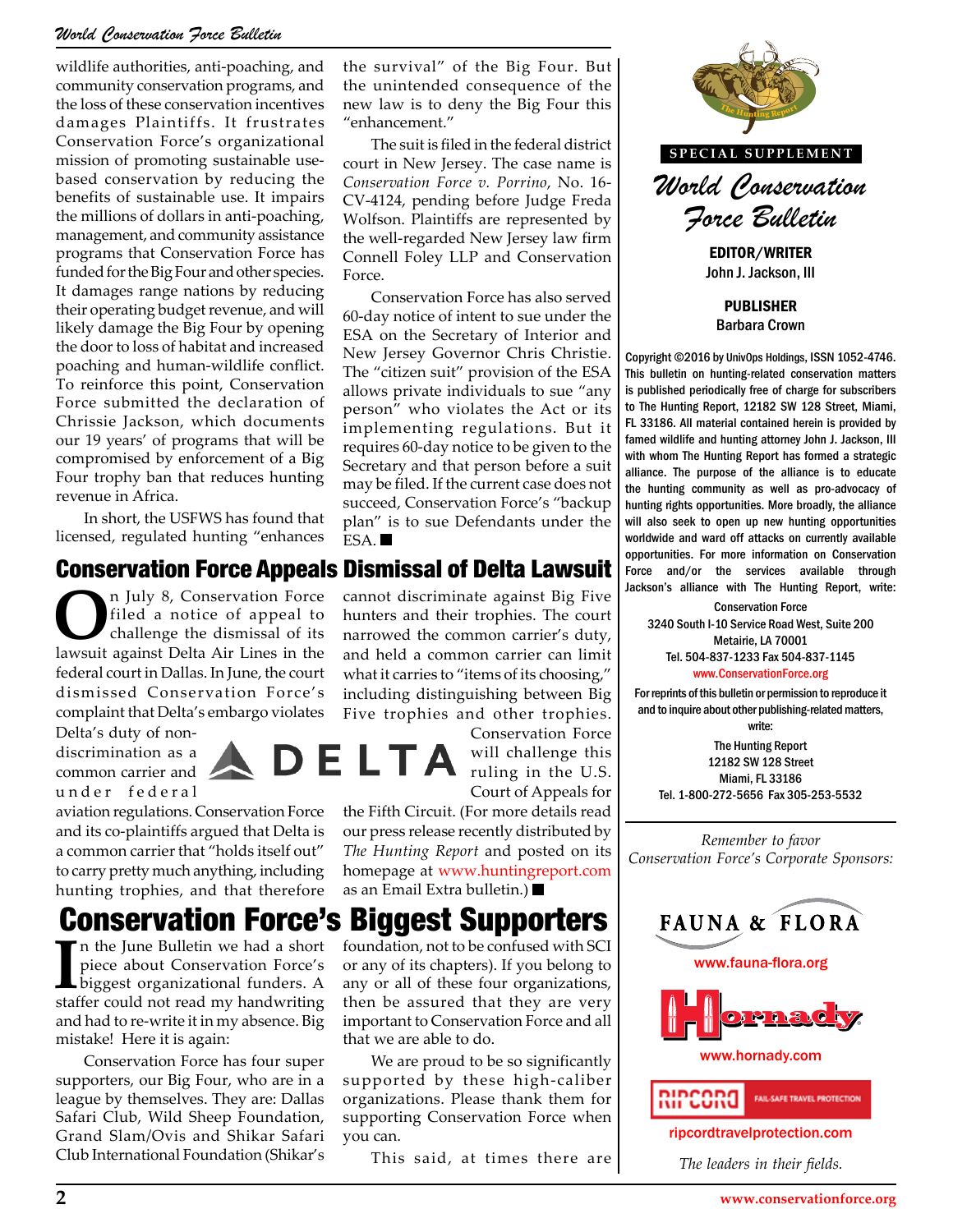individual supporters that give more than any of our Big Four in a year's time. Believe me, these are individual people who care and want to make a difference and fight for what is right and our sporting way of life. They get their

money's worth.

There are also many organizations, foundations and corporations (in the hundreds) many of which contribute a far larger proportion of their annual income than any one of our Big Four.

They are very dear to us and know who they are. So you know, together the support is not enough with today's crisis. Nevertheless, it remains the most direct, efficient and effective investment you can make. Thank you all.

## New Ivory Elephant Import Rule and Form

**O**n 6 July the new regulation<br>governing import of elephant<br>ivory and sale after import governing import of elephant ivory and sale after import went into effect. The new elephant trophy import permit application form was posted on the FWS page for forms on the same date. The form is Form 3-200-19 and "Expires 11/30/2016." The title of the form is unchanged and it does not specify it is now for elephant from RSA, Zimbabwe and Namibia even though those are the CITES Appendix II elephant that now require Enhancement import permits under the ESA. There are two changes in the application. The language had said, "(Import permit is not required for trophies harvested in Botswana, Namibia, South Africa, or Zimbabwe)." That has been deleted. It has a larger section covering utilitarian items made of the trophy. Those parts have to be itemized in the export permit and in the import permit application.

 The second change is the following added language: "(Import is limited

to two per hunter per calendar year) NOTE: once imported, ivory cannot be re-exported."

The new application form is available at: www. fws.gov/forms/3-200-19. pdf

Also on July 6 the FWS issued a video explaining the new ivory rule that explains that sport-hunted ivory can never be sold interstate once imported. It is an uncommonly understandable video in a regulatory area that has always been confusing. The FWS is to be complemented.

See https://youtu.be/OeJ\_3rkOmbs.

FWS has also Noticed in the Federal Register a request for comments on the new information collection for import of Elephant, 81 FR 37207( June 9, 2016). It is a call for comments to the Office of Management and Budget (OMB) to approve the new permitting requirement for Appendix II elephant. "The burden associated with these



a d d i t i o n a l applications is the basis of this information collection." The FWS states it "expect(s) to receive 300 ad ditional

applications for permits" that have previously not been required for CITES Appendix II listed elephant, which are only listed as Threatened under the ESA.

The new permit requirement is an "emergency rule" adopted before being approved by the OMB. A \$100 application fee is required, but our real concern is the reality that there will inevitably be harmless clerical errors, thus seizures and forfeitures for harmless errors beyond all proportion to the "harm" caused by the errors for the import permits.

The comment deadline is August 8, 2016.

## More Onerous Trophy Seizure and Forfeiture Procedures Proposed

**O**n June 17, 2016 US Fish & Wildlife Service (FWS) noticed a proposal to "revise its seizure and forfeiture regulations."

81 FR 39848 through 39865. The comment period ends August 16, 2016. There was no prior scoping notice of the revisions. It is not responsive to the multiple requests by Conservation Force for fairer treatment--not at all. It is just the opposite. It tightens

the screws on hunters like never before. It "streamlines" the forfeiture process.

We cannot cover the full extent of the revisions here and now, but the following are some alarming highlights. FWS clarifies that any permitting error invalidates an import permit and converts the trophy to unlawful contraband. It is not a valid permit

U.S.<br>FISH & WILDLIFE<br>SERVICE

regardless of the harmless nature of the error, the innocence of the owner or his expert agents or the issuing government. The innocent owner, harmless error, proportionality or excessiveness of penalty (potentially a \$150,000 trophy forfeited for a harmless

government clerical error ) defenses provided by Congress through the Civil Assets Reform Act (CAFRA) are all said not to apply. They do provide protection in court or with a solicitor.

One important change is a

property owner can no longer file a claim for judicial relief after a petition for remission has been filed with the Solicitor. Property owners have switched over to claims after filing petitions for remission when Solicitors have taken a year or two to render a decision, but they will no longer have that protection. Also, in cases where there was disagreement on the law as applied in a Solicitor's discretionary denial of a petition, property owners have been able in the past to take the matter to court by filing a claim after the Solicitor's unfavorable denial. This has been very important in many seizures where the seizing agent has not supplied any statement of the facts in the seizure report or notice. Without a statement of the factual reasons for